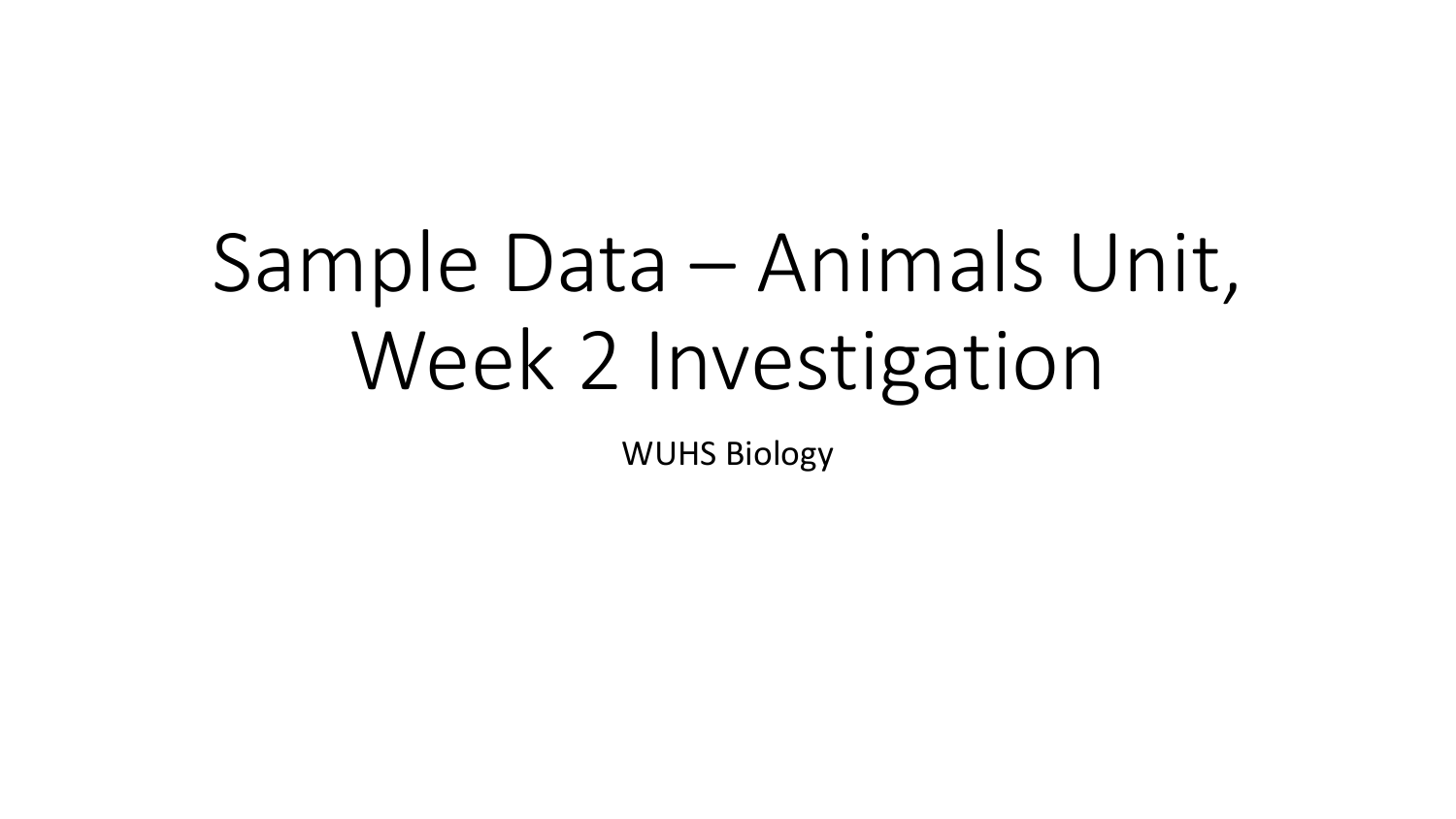# Background

- **Students recorded data about how mass changes and how BTB changes when mealworms move, eat, and grow.** 
	- While we are focusing on how cattle use the food they consume to grow and move, it is not feasible to study cattle in our classroom.
	- As such, we will use mealworms as a substitute.
	- In science, we refer to this as a "model organism", or an organism that is widely studied because it is easy to maintain in a laboratory setting but can still provide valuable insights.

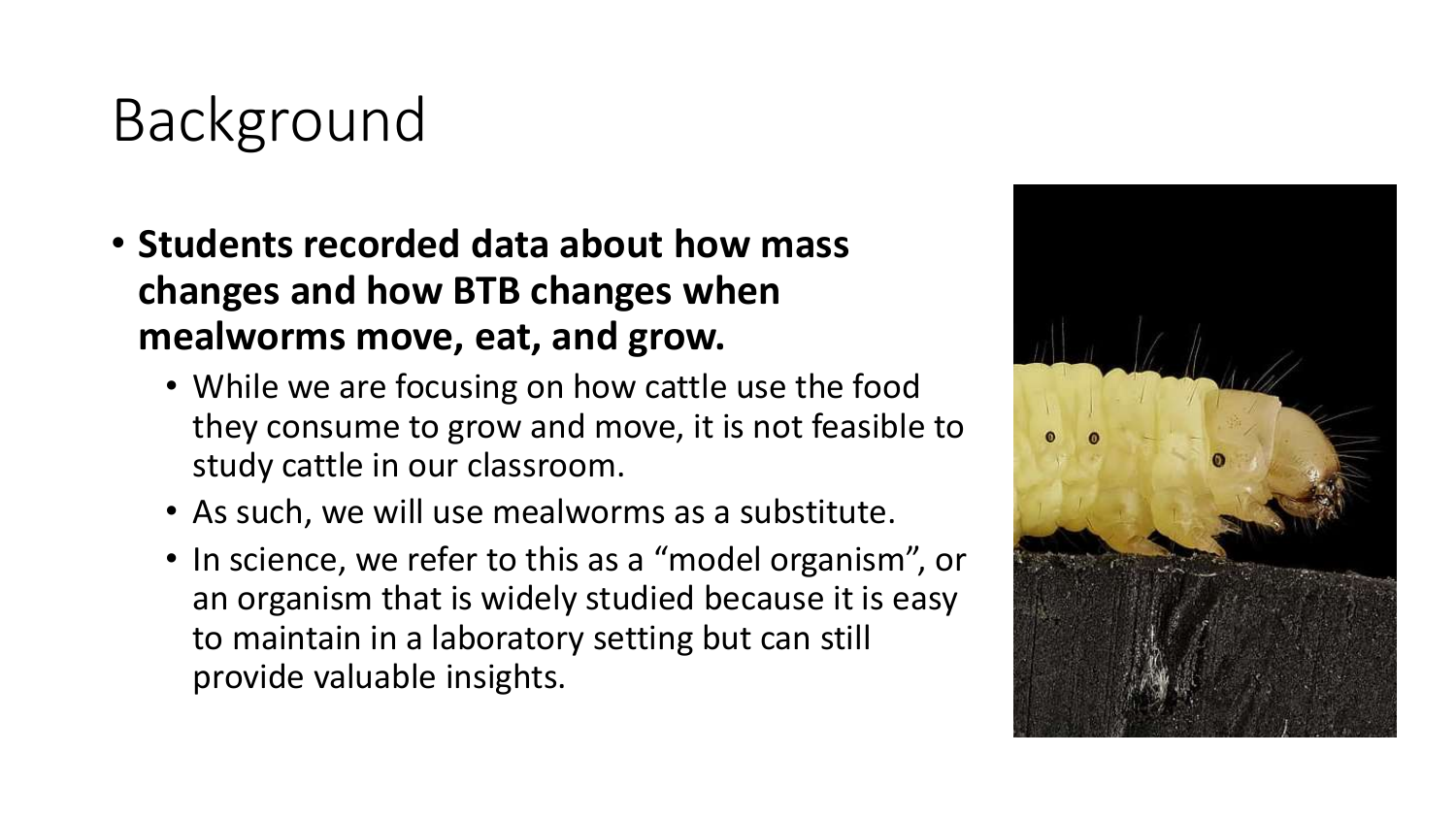### Protocol

- Students measured the initial mass of mealworms and the initial mass of a slice of potato.
- Students then added the potato slice to the container of mealworms.
- The mealworms and potato were placed in a sealed container with BTB (which indicates whether levels of  $CO<sub>2</sub>$  changed).
- Students then recorded the mass of the entire container.
- Students then waited 24-48 hours to record any changes.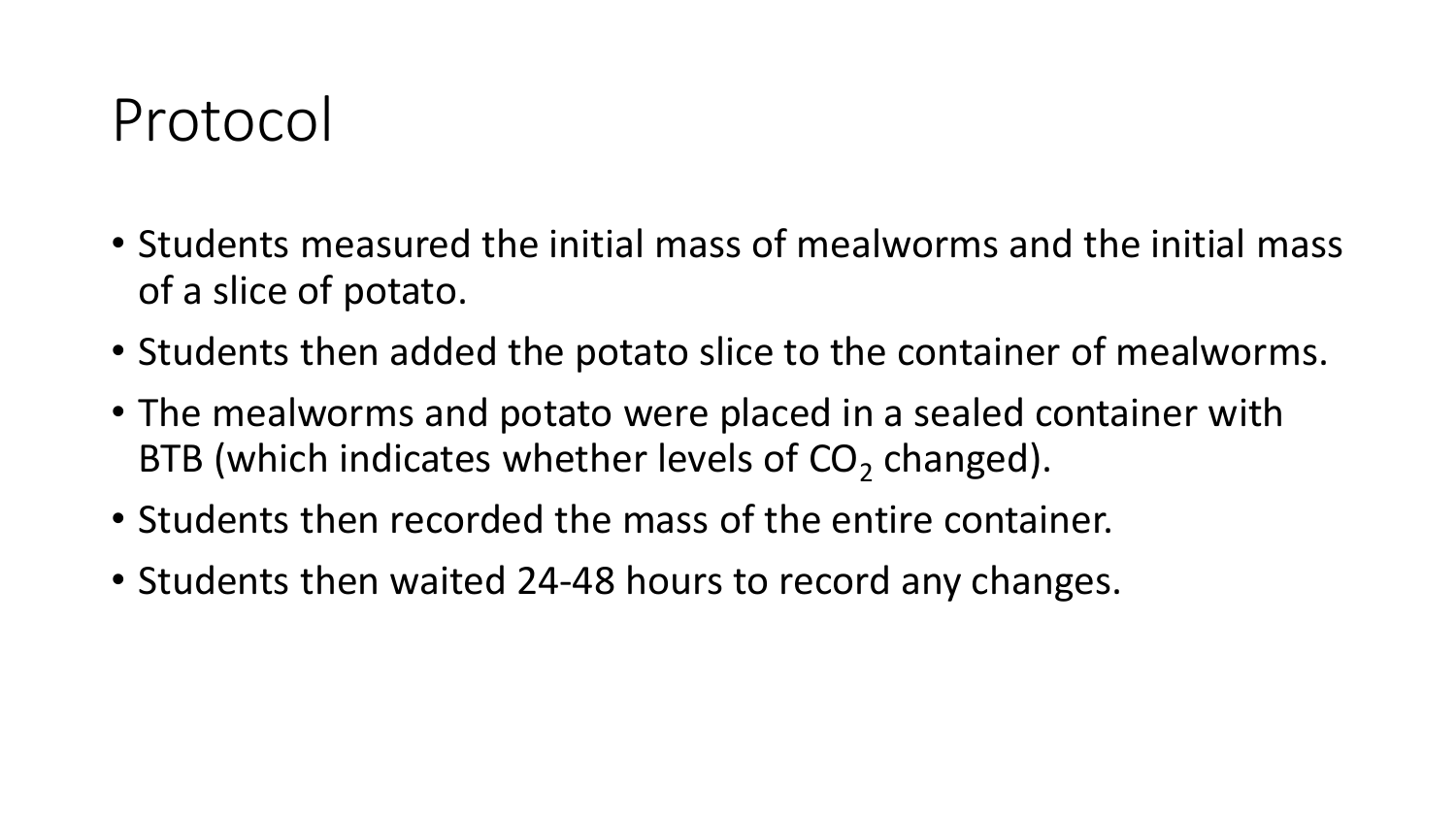#### Initial Mass of Worms vs. Initial Mass of Potato

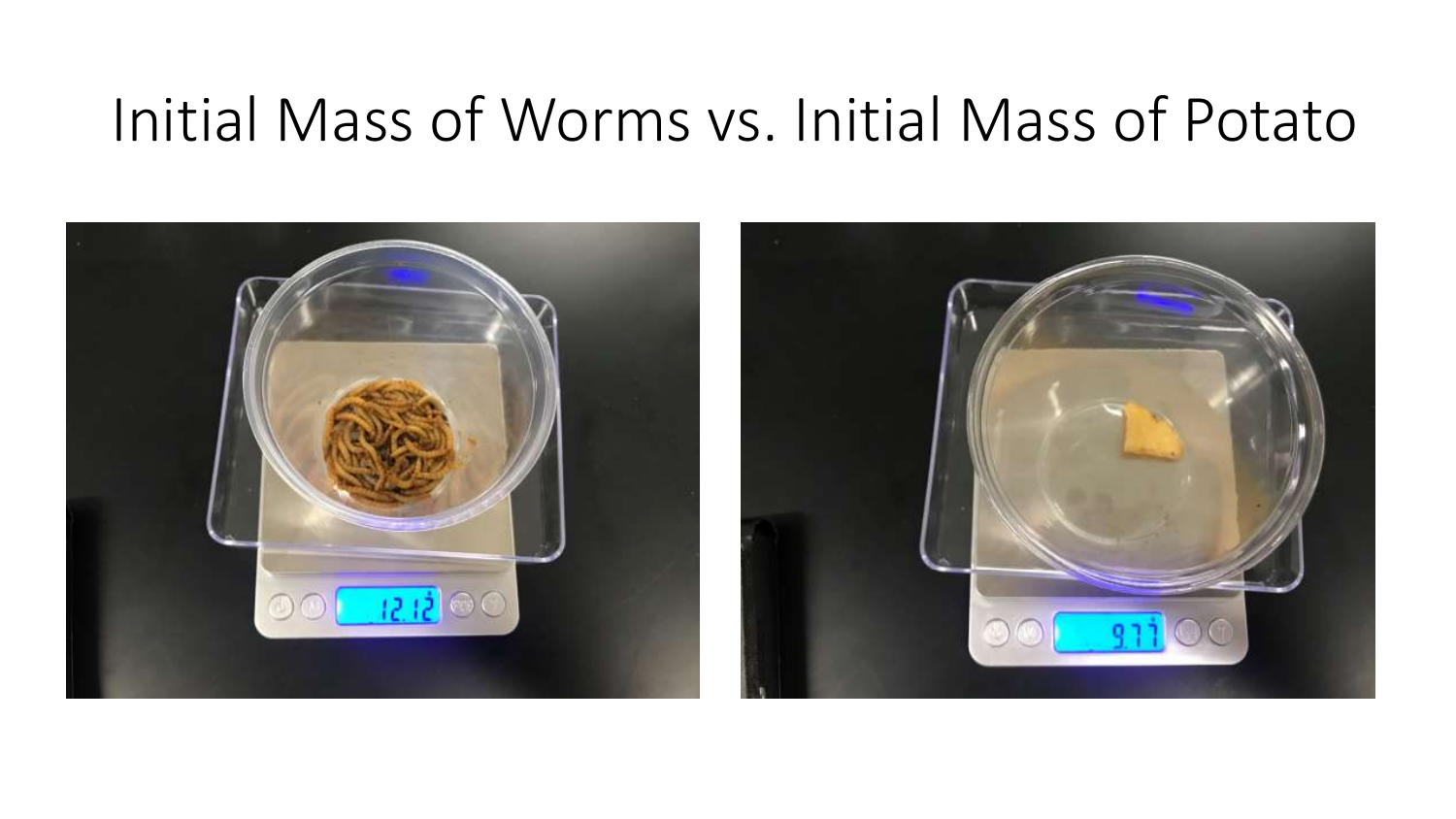#### Initial Mass of Container; Color of BTB (Green)

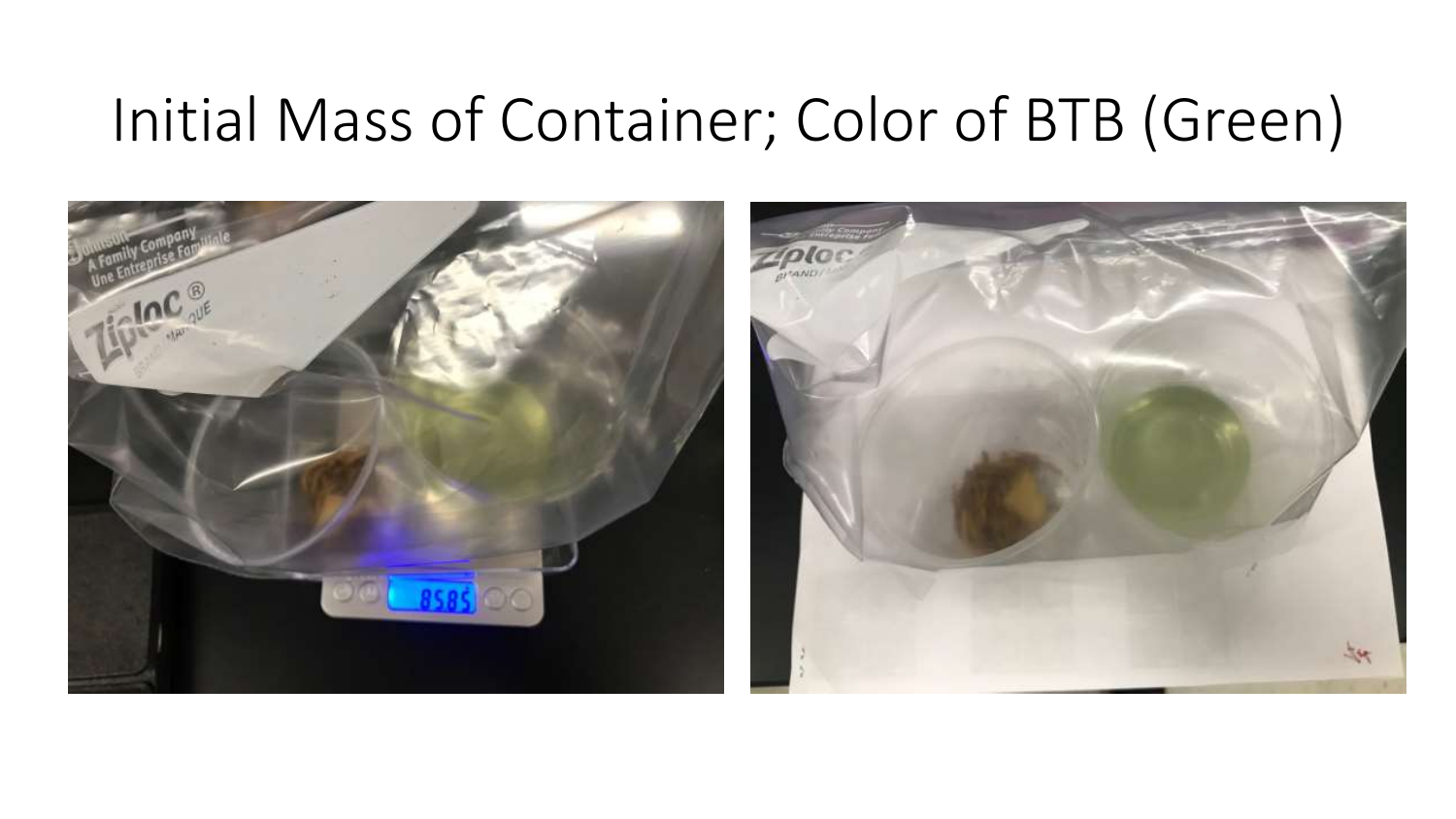#### Final Mass of Worms vs. Final Mass of Potato